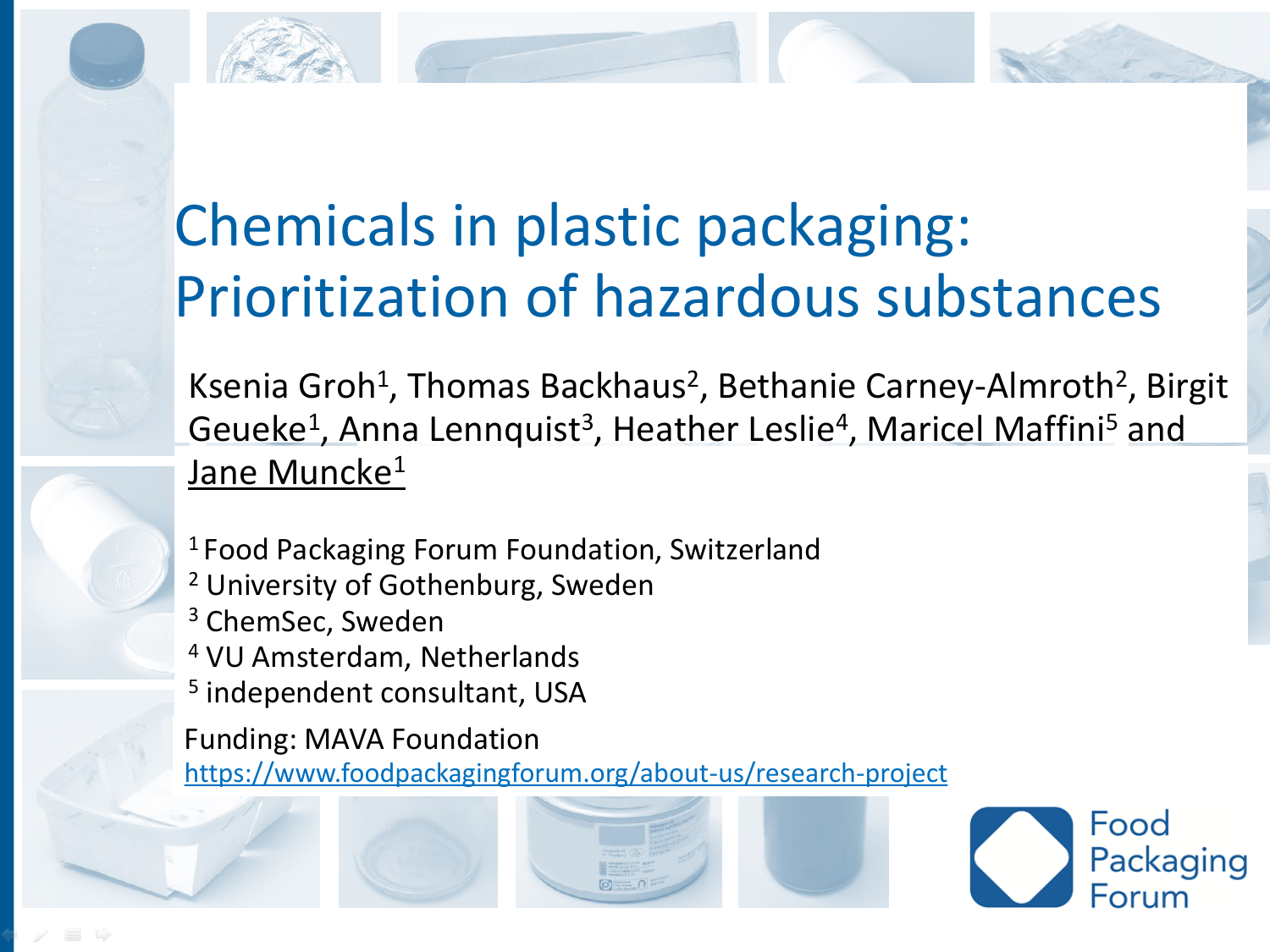

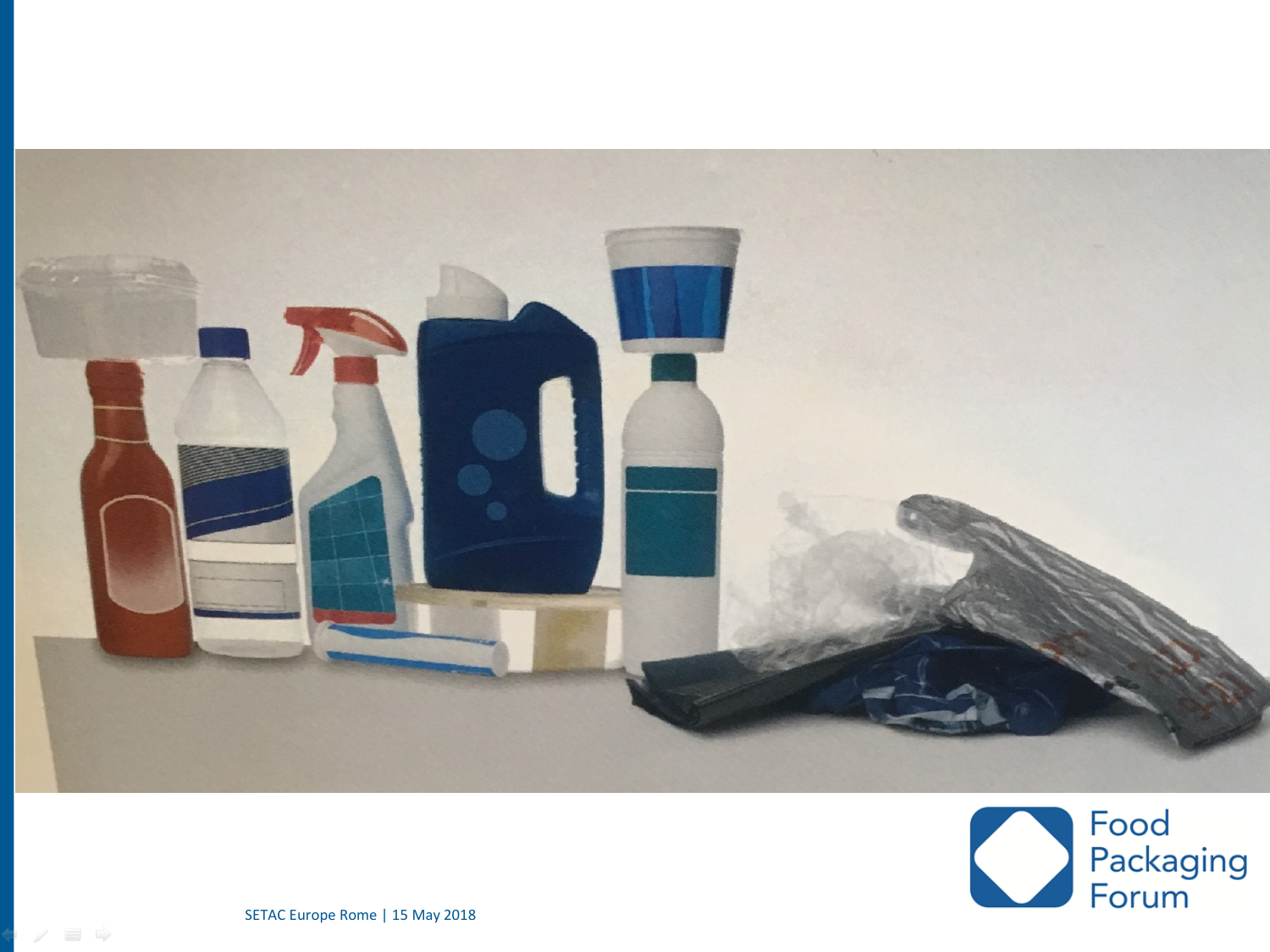# Global plastics production by use (Geyer et al. 2017)



Geyer, Roland, Jenna R. Jambeck, and Kara Lavender Law (2017) Production, use, and fate of all plastics ever made. Science Advances 3(7).<http://advances.sciencemag.org/content/3/7/e1700782.full>

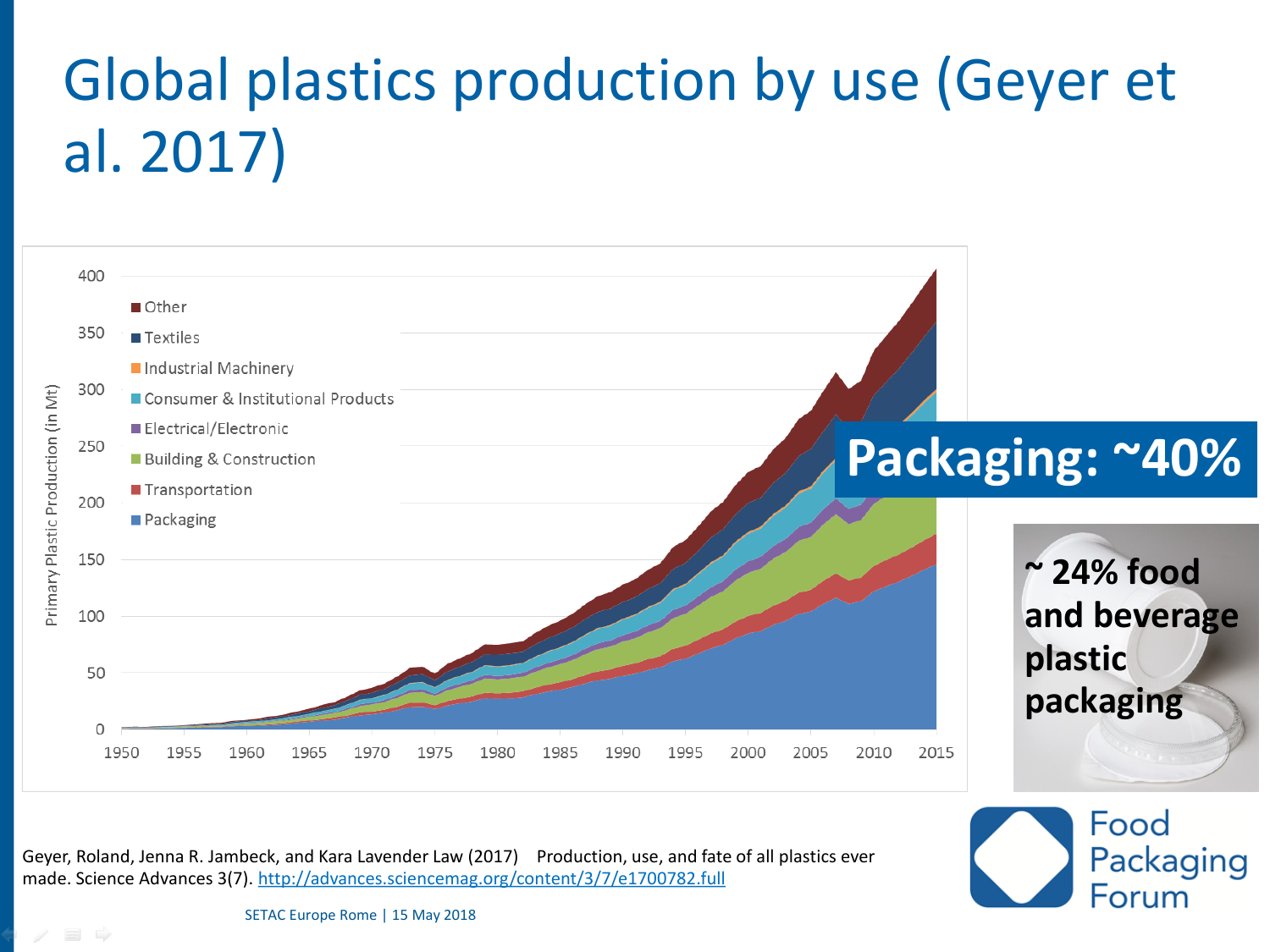## Project on hazardous chemicals in plastic packaging – Introduction

### Motivation

- packaging is largest plastics use with significant environmental pollution
- concerns about environmental and human health effects of chemicals in plastics but: many data gaps and unknowns

### Aims

- identify chemicals associated with plastic packaging
- assess and rank their hazards
- identify priority hazardous substances for substitution

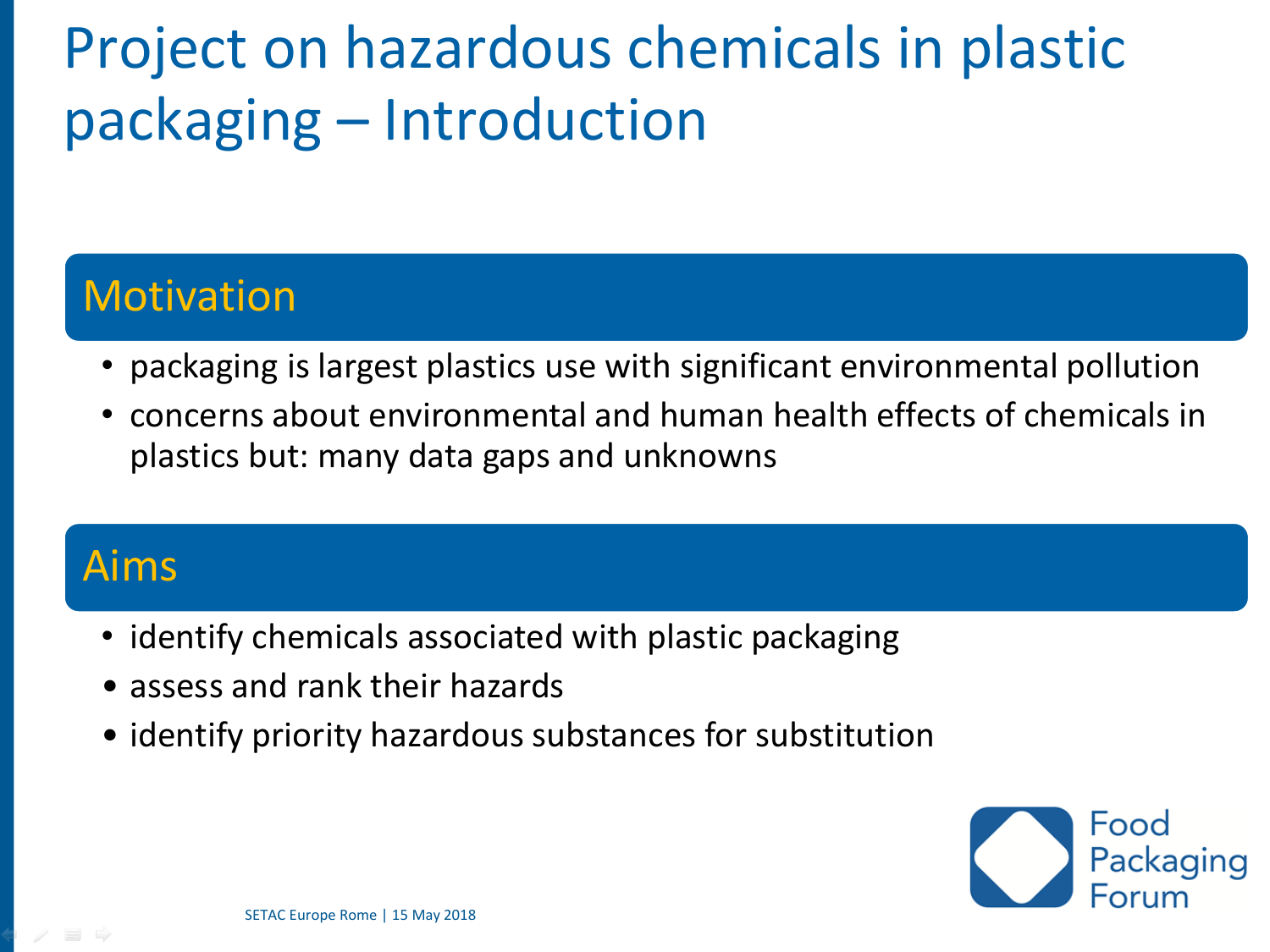### Method

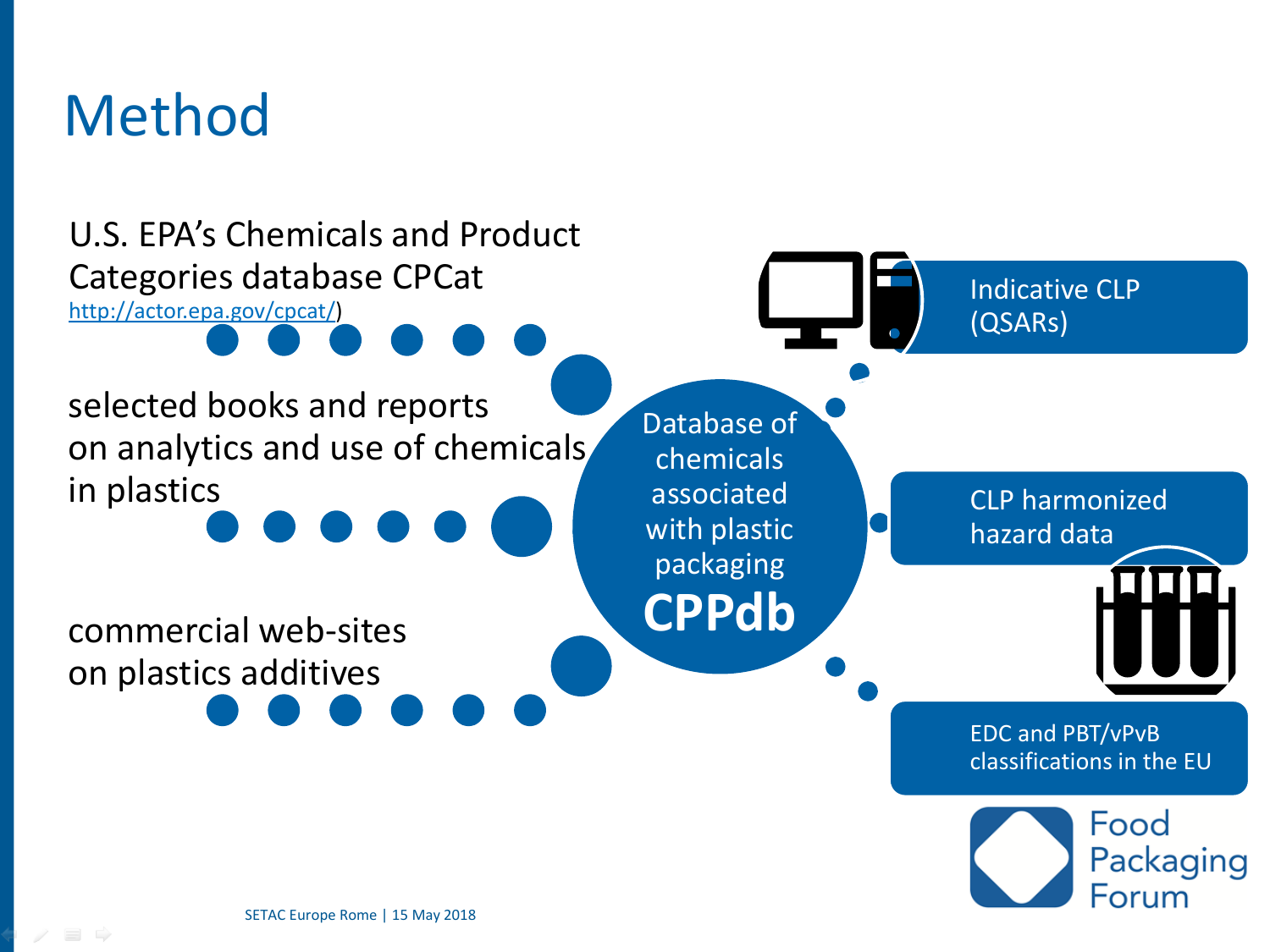# Chemicals associated with plastic packaging (CPPdb): use and hazard information



 $\rightarrow$  information on the actual use and levels in products challenging to obtain and compile  $\rightarrow$  systematic assessment of non-intentionally added substances impossible, many unknowns  $\rightarrow$  many gaps in hazard data, requires more dedicated work to compile

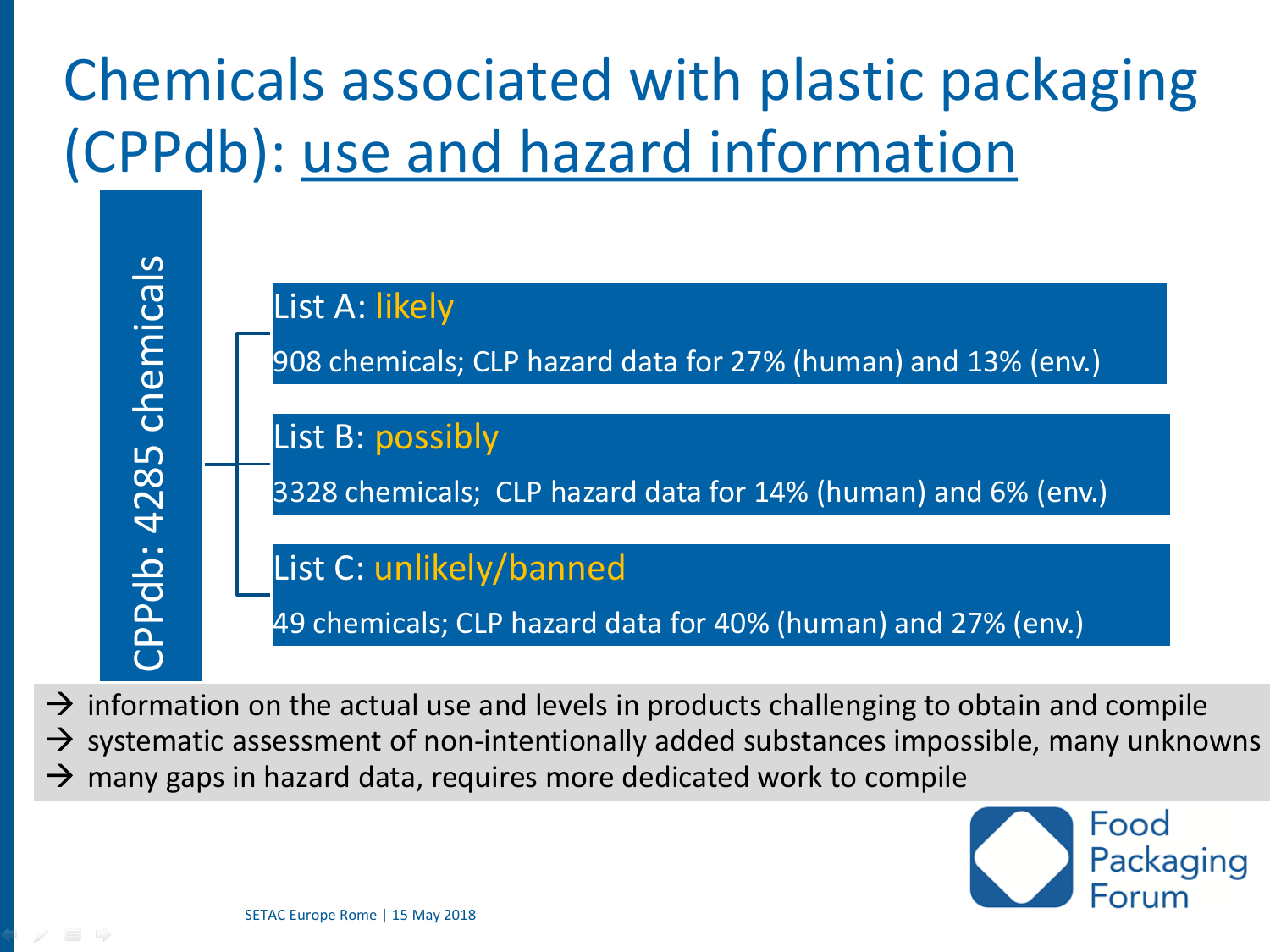# Ranking of hazardous chemicals (List A)

**Hazard ranking according to method by Delila Lithner et al. (2011)**

harmonized CLP for human health (sum hazard score 10000-32100)

**64**

harmonized CLP for environment (sum hazard score 1100):

**68**

indicative CLP for human health (sum hazard score 1000-2110):

**102**

EDC classification, REACH:

**15**

PBT or vPvB classification, EU:

#### **7**

Lithner, D. et al. 2011 Environmental and health hazard ranking and assessment of plastic polymers based on chemical composition. Science of The Total Environment 409(18):3309-3324.

Food Packaging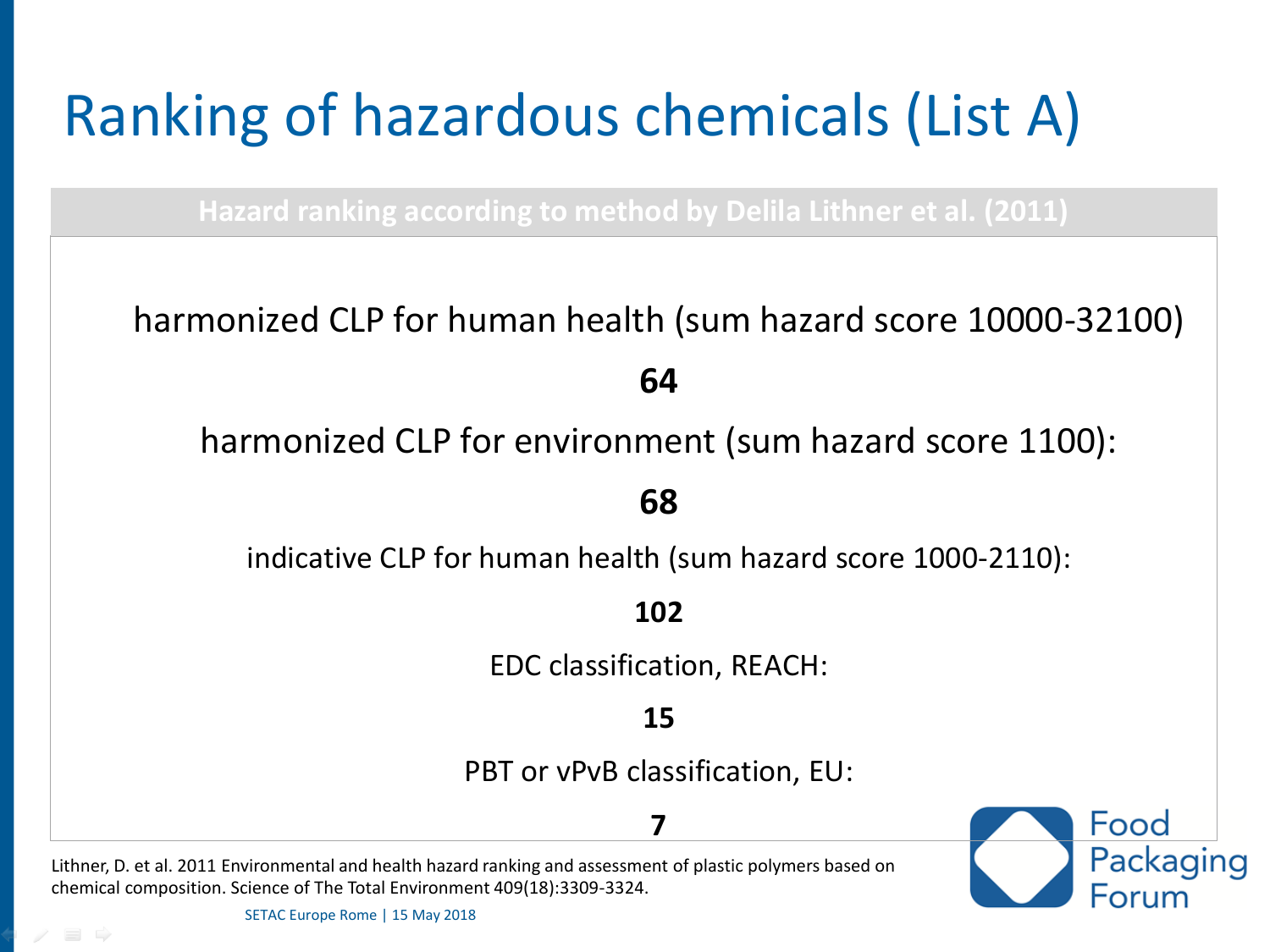Functions of the highest ranking hazardous chemicals on List A

### intermediates degradation-products solvents<sup>other</sup> stabilizers accelerators colorants **biocides** monomers surfactants plasticizers flame-retardants

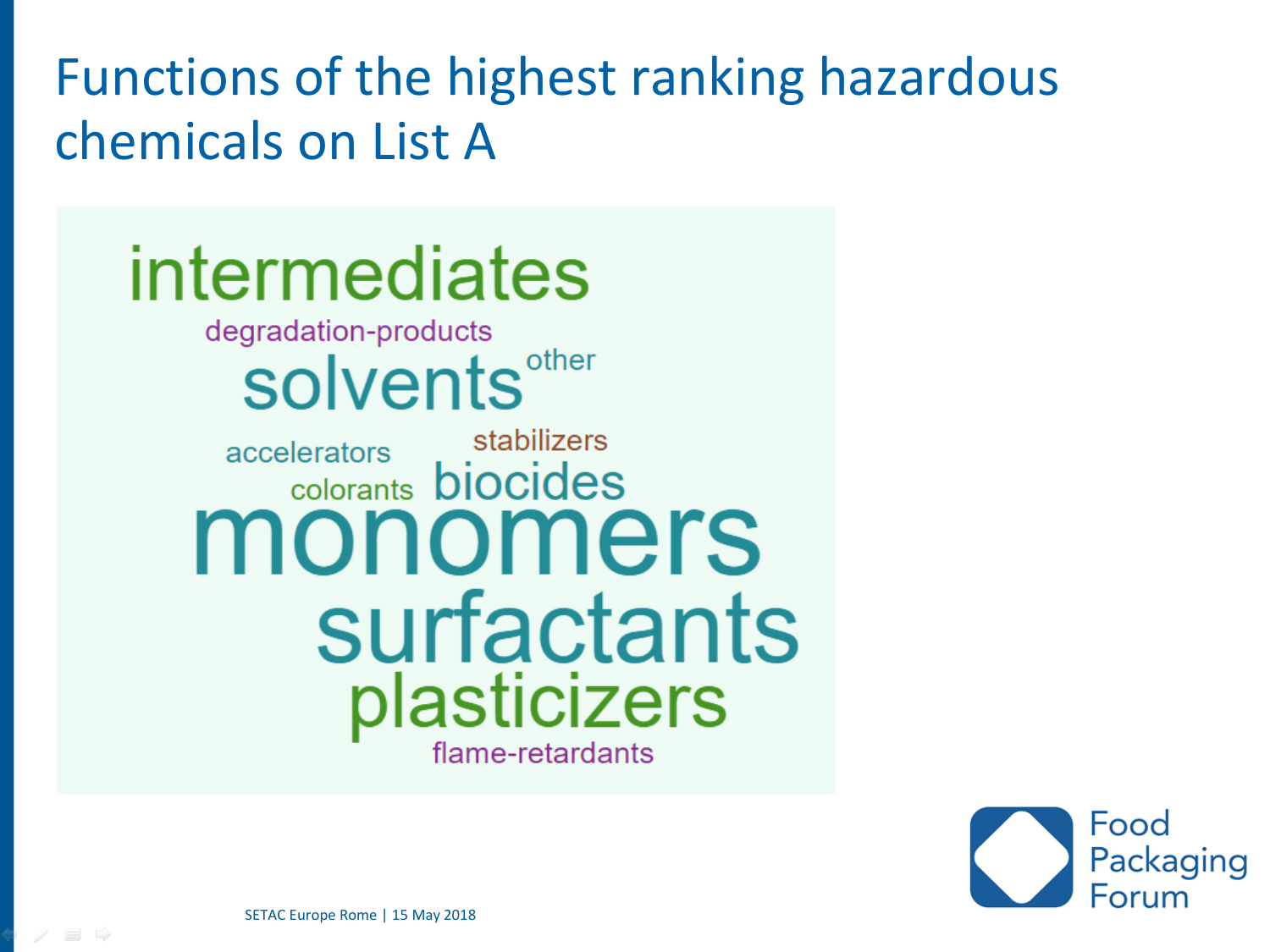### Chemical Hazard Data Commons: [https://commons.healthymaterials.net](https://commons.healthymaterials.net/)



My Chemical Comparisons / Comparison of selected monomers and additives in plastic packaging

#### Comparison of selected monomers and additives in plastic packaging

Shared privately by Michel Dedeo, Chemist, Healthy Building Network

User notes:

Example comparison of selected monomers and additives used in the manufacture of plastic packaging, extracted from the bigger list which will be later this year. See the Plastic Packaging Chemicals Discussion for more info.

#### Le Export to Excel

Home

| <b>Actions</b> | <b>CASRN</b>   | <b>Chemical Name</b>                                                                                                                                                                                                                                            | <b>Score</b> |     |       | Group   Human |             |                     |      |           |     |         | Group II and II* Human |                  |                       |                  | Ecotox                           |            |        |             | Physical |   | Non-GSLT         |          |                  | Mult Other |
|----------------|----------------|-----------------------------------------------------------------------------------------------------------------------------------------------------------------------------------------------------------------------------------------------------------------|--------------|-----|-------|---------------|-------------|---------------------|------|-----------|-----|---------|------------------------|------------------|-----------------------|------------------|----------------------------------|------------|--------|-------------|----------|---|------------------|----------|------------------|------------|
|                |                |                                                                                                                                                                                                                                                                 |              |     | $C$ M | R             | D           |                     | AT   | <b>ST</b> | ST  |         |                        |                  | IrS                   | IrE              | CA<br>AA                         | <b>ATI</b> |        |             | Rx       |   | <b>PBT</b><br>GW | $\Omega$ |                  | Mult Other |
|                |                |                                                                                                                                                                                                                                                                 |              |     |       |               |             |                     |      | sin       | rep | sin     | rep                    |                  |                       |                  |                                  |            |        |             |          |   |                  |          |                  |            |
| ш              | $80 - 05 - 7$  | BISPHENOL A (BPA)                                                                                                                                                                                                                                               | <b>BM-1</b>  | M.  |       |               | н           | н                   |      | M         | M   | DG   DG |                        | M                |                       | vH               |                                  |            |        |             |          |   |                  |          |                  | R          |
| 茴              | $80 - 09 - 1$  | Bisphenol S (BPS)                                                                                                                                                                                                                                               | LT-P1        |     |       |               |             | $H-M$               |      |           |     |         |                        |                  | M                     |                  |                                  |            |        |             |          |   |                  |          | U                | R          |
| û              | 84-66-2        | DIETHYL PHTHALATE (DEP)                                                                                                                                                                                                                                         | LT-P1        | H-L |       |               |             | $H-M$               | M    |           |     |         |                        | H                | $\boldsymbol{H}$<br>M | M                | H                                | M          | vH-H   |             |          |   |                  |          | M                | R          |
| ü              | 85-68-7        | BUTYL BENZYL PHTHALATE (BBP)                                                                                                                                                                                                                                    | $LT-1$       | M   |       | $H-M$ H       |             | H                   |      |           |     |         |                        |                  | M<br>M                |                  | vH                               |            | pC     | <b>VH</b>   |          |   |                  |          | H                |            |
| 茴              | 131-11-3       | DIMETHYL PHTHALATE (DMP)                                                                                                                                                                                                                                        | $LT-P1$      | H-L |       |               |             | $H-M$               | H    |           |     |         |                        |                  | M                     | $\boldsymbol{H}$ | M                                | M          | $vH-H$ |             |          |   |                  |          | M                |            |
| 茴              | 117-84-0       | DI-N-OCTYL PHTHALATE (DNOP)                                                                                                                                                                                                                                     | LT-P1        |     |       |               | M-L H-M H-M |                     |      |           |     |         |                        |                  | M                     |                  |                                  |            | pC.    | pC          |          |   |                  |          | U                |            |
| ü              | 119-07-3       | 1,2-Benzenedicarboxylic acid, decy LT-UNK                                                                                                                                                                                                                       |              |     |       |               |             |                     |      |           |     |         |                        |                  | M                     |                  |                                  |            |        |             |          |   |                  |          | $\boldsymbol{U}$ | R          |
| 面              | $103 - 23 - 1$ | DI(2-ETHYLHEXYL)ADIPATE (DEHA)                                                                                                                                                                                                                                  | LT-P1        | M   |       | M             |             | $H-M$               |      |           |     |         |                        |                  | M                     |                  |                                  |            |        | pC          |          |   |                  |          | $\boldsymbol{U}$ | R          |
| 茴              | 128-37-0       | Butylated hydroxytoluene                                                                                                                                                                                                                                        | $LT-P1$      | M   |       |               |             | $M$ $M-L$ $H-M$     | M    |           |     |         |                        | $\boldsymbol{H}$ |                       | M                | vH<br><b>vH</b>                  | <b>M</b>   |        |             |          |   | pC               |          | vΗ               | R          |
| 茴              | 2440-22-4      | 2-(2'-HYDROXY-5'-METHYLPHENY  LT-UNK                                                                                                                                                                                                                            |              |     |       |               |             |                     |      |           |     |         |                        | $\boldsymbol{H}$ |                       |                  |                                  |            |        |             |          |   |                  |          | $\boldsymbol{U}$ | R          |
| 茴              | 25013-16-5     | BUTYLATED HYDROXYANISOLE (BH                                                                                                                                                                                                                                    | LT-1         | H   |       |               |             | $M$ $M-L$ $H-M$ $M$ |      |           |     |         |                        | $\bar{H}$        |                       |                  | $H_{\odot}$<br>$\vert$ H $\vert$ | M          |        |             |          |   |                  |          | $\cal U$         | R          |
| 茴              | 25973-55-1     | 2-(2H-BENZOTRIAZOL-2-YL)-4,6-D LT-1                                                                                                                                                                                                                             |              |     |       |               |             |                     |      |           |     |         |                        |                  |                       |                  | vH                               |            |        | vΗ          |          |   | WH               |          | H                | R          |
| m              | 3896-11-5      | <b>BUMETRIZOLE</b>                                                                                                                                                                                                                                              | LT-P1        |     |       |               |             |                     |      |           |     |         |                        | $\boldsymbol{H}$ |                       | $\boldsymbol{H}$ |                                  | M          |        | vΗ          |          |   |                  |          | $\cup$           | R          |
| 茴              | 6846-50-0      | 2,2,4-trimethyl-1,3-pentanediol diis LT-P1                                                                                                                                                                                                                      |              |     |       |               |             | $H-M$               |      |           |     |         |                        |                  |                       |                  |                                  |            |        | vΗ          |          |   |                  |          | $\boldsymbol{U}$ | R          |
| 茴              | 3864-99-1      | PHENOL, 2-(5-CHLORO-2H-BENZC                                                                                                                                                                                                                                    | LT-1         |     |       |               |             |                     | M    |           |     |         |                        |                  |                       |                  |                                  |            | $vH-H$ |             |          |   | vH               |          | $\mathsf{U}$     | R          |
| 面              | 36437-37-3     | 2-(2H-benzotriazol-2-yl)-4-(tert-bu                                                                                                                                                                                                                             | LT-1         |     |       |               |             |                     |      |           |     |         |                        |                  |                       |                  |                                  |            |        | vΗ          |          |   | $\overline{H}$   |          | $\boldsymbol{H}$ | R          |
| 茴              | 137-30-4       | ZIRAM                                                                                                                                                                                                                                                           | LT-P1        |     |       |               | $M-L$       | $H-N$               | vH   | M         | M   |         |                        | H                | M                     | vH               | vH<br>vH                         |            | $vH-H$ |             |          |   |                  |          | vH               |            |
| m              | 112-90-3       | (Z)-9-OCTADECEN-1-AMINE                                                                                                                                                                                                                                         | LT-P1        |     |       |               |             |                     | M    | M         | M   |         |                        |                  | H                     | vΗ               | wH<br>vH                         |            |        |             |          |   |                  |          | $\mathsf H$      |            |
| Ö              | 76-87-9        | TRIPHENYLTIN HYDROXIDE                                                                                                                                                                                                                                          | $LT-1$       | H.  |       |               | H           | $H - N$             | vH   | M         | H   |         |                        | H                | H.                    | vH               | vH<br>vH                         |            |        |             |          |   |                  |          | vH               | R          |
| Ö              | 900-95-8       | STANNANE, ACETOXYTRIPHENYL                                                                                                                                                                                                                                      | $LT-1$       | M   |       | M             | M           | $H-N$               | vH   | M         | H   |         |                        | $\boldsymbol{H}$ | H                     | vH               | vH<br>M                          |            |        |             |          |   |                  |          | vH               |            |
| 茴              | 106-89-8       | <b>EPICHLOROHYDRIN</b>                                                                                                                                                                                                                                          | $LT-1$       | н.  | H     | H             |             | $H - N$             | vH-H | M         |     |         | $H-L$                  | H                | vH                    | ∣wH              | M                                | Н          | $vH-H$ |             |          | M |                  |          | vH               | п          |
| m              | 85535-85-9     | MEDIUM-CHAIN CHLORINATED PA                                                                                                                                                                                                                                     | LT-1         | M   |       |               |             | $H$ $H$ - $M$       | H    |           |     |         |                        |                  |                       |                  | vH                               |            |        | $vH-H$ $vH$ |          |   | H                |          | $\overline{H}$   |            |
| 茴              | 108-45-2       | M-PHENYLENEDIAMINE                                                                                                                                                                                                                                              | $LT-P1$      | M   | M     | M             |             |                     | н    |           |     |         |                        | $\mathsf H$      |                       | $\mathbf H$      | vH                               |            | $vH-H$ |             |          |   |                  |          | vH               | R          |
| 茴              | 683-18-1       | DI-N-BUTYLTIN DICHLORIDE                                                                                                                                                                                                                                        | $LT-1$       | M   | M     | H             | $H-M$ $H-M$ |                     | WH   |           | H   |         |                        |                  | vH                    | wH               | wH<br>vH                         |            |        |             |          |   |                  |          | vH               |            |
| 茴              | 26523-78-4     | NONYLPHENOL PHOSPHITE (3:1)                                                                                                                                                                                                                                     | $LT-1$       |     |       | н             | H           | $H-M$               | M    |           |     |         |                        | $H-M$            | vH                    |                  | vH<br>H                          |            |        |             |          |   | pC               |          | $\boldsymbol{H}$ | R          |
| 茴              | 136-23-2       | ZINC DIBUTYLDITHIOCARBAMATE                                                                                                                                                                                                                                     | LT-P1        | H-L |       |               |             |                     |      | M         |     |         |                        | $H-M$            | $\mathsf H$<br>M      | H                | vH<br>vH                         |            | $vH-H$ |             |          |   |                  |          | $\boldsymbol{H}$ |            |
| 茴              | 104-40-5       | 4-Nonylphenol (linear)                                                                                                                                                                                                                                          | $LT-1$       |     |       |               | $H$ $H$     | H M                 |      |           |     |         |                        |                  | vH                    |                  | vH<br>H                          |            |        |             |          |   | pC               |          | M                | R          |
| û              | $90 - 66 - 4$  | 6,6'-di-tert-butyl-2,2'-thiodi-p-cres LT-UNK                                                                                                                                                                                                                    |              |     |       |               |             |                     |      |           |     |         |                        |                  |                       |                  |                                  |            |        |             |          |   |                  |          | $\boldsymbol{U}$ |            |
| 茴              | 20170-32-5     | 3-(3,5-di-tert-butyl-4-hydroxypher LT-UNK                                                                                                                                                                                                                       |              |     |       |               |             |                     |      |           |     |         |                        |                  |                       |                  |                                  |            |        |             |          |   |                  |          | $\boldsymbol{U}$ |            |
| û              | 620-92-8       | bisphenol F                                                                                                                                                                                                                                                     | LT-P1        |     |       |               |             | $H-M$               |      |           |     |         |                        |                  |                       |                  |                                  |            |        |             |          |   |                  |          |                  | R          |
|                |                | $CFTAC$ $F_{2}$ $F_{3}$ $F_{4}$ $F_{5}$ $F_{5}$ $F_{6}$ $F_{7}$ $F_{8}$ $F_{9}$ $F_{1}$ $F_{1}$ $F_{1}$ $F_{2}$ $F_{3}$ $F_{4}$ $F_{5}$ $F_{6}$ $F_{7}$ $F_{8}$ $F_{9}$ $F_{1}$ $F_{1}$ $F_{1}$ $F_{1}$ $F_{2}$ $F_{3}$ $F_{4}$ $F_{5}$ $F_{6}$ $F_{7}$ $F_{8}$ |              |     |       |               |             |                     |      |           |     |         |                        |                  |                       |                  |                                  |            |        |             |          |   |                  |          |                  |            |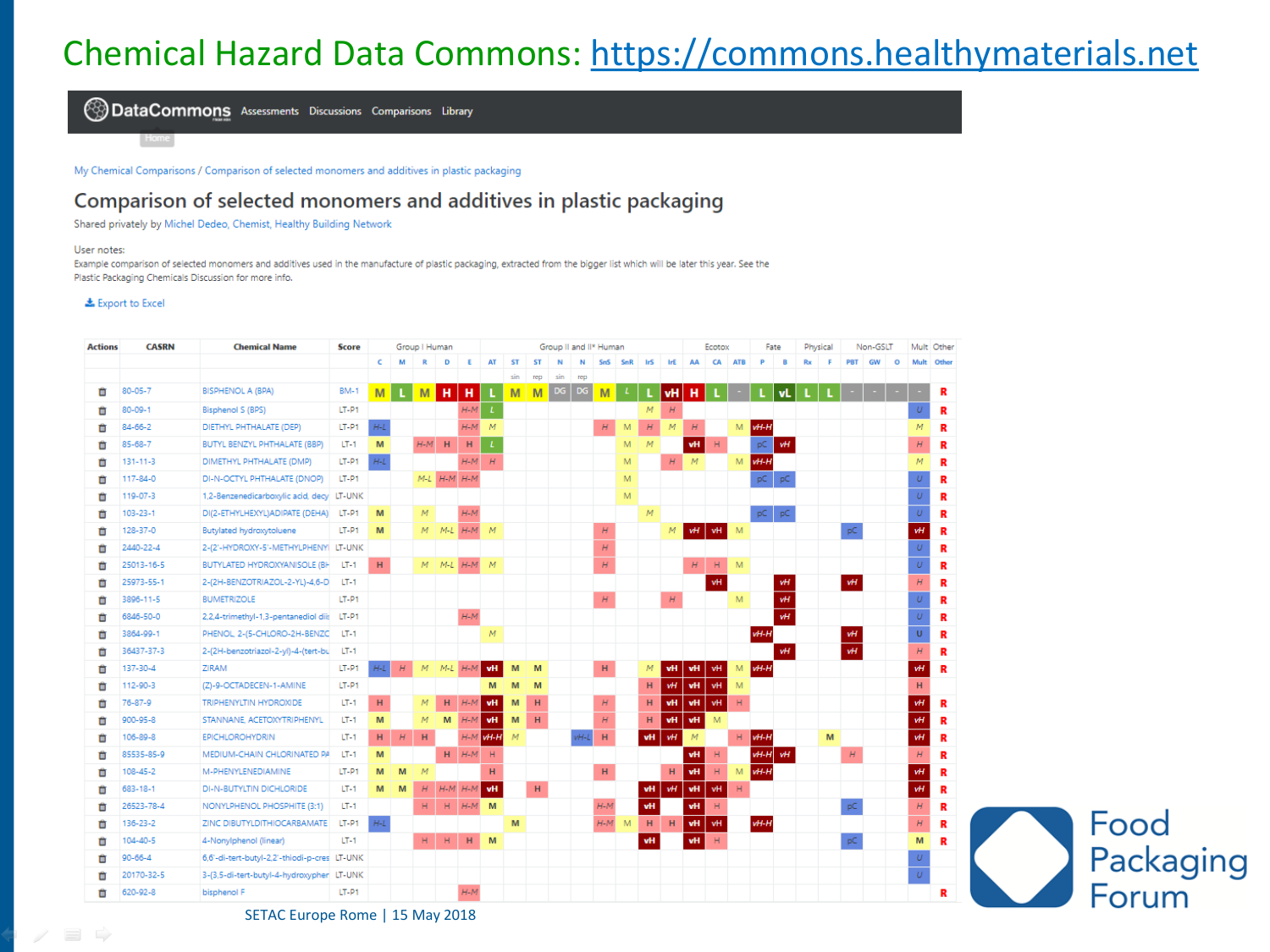### Conclusions

- **4236 chemicals** are associated with plastic packaging
- Information on use, levels and toxicity is challenging or

impossible to access: **new approach** using Data Commons

- Many **data gaps** prevail
	- → *assessing non-intentionally added substances and*

*mixture effects requires different strategy* **Poster TH284**